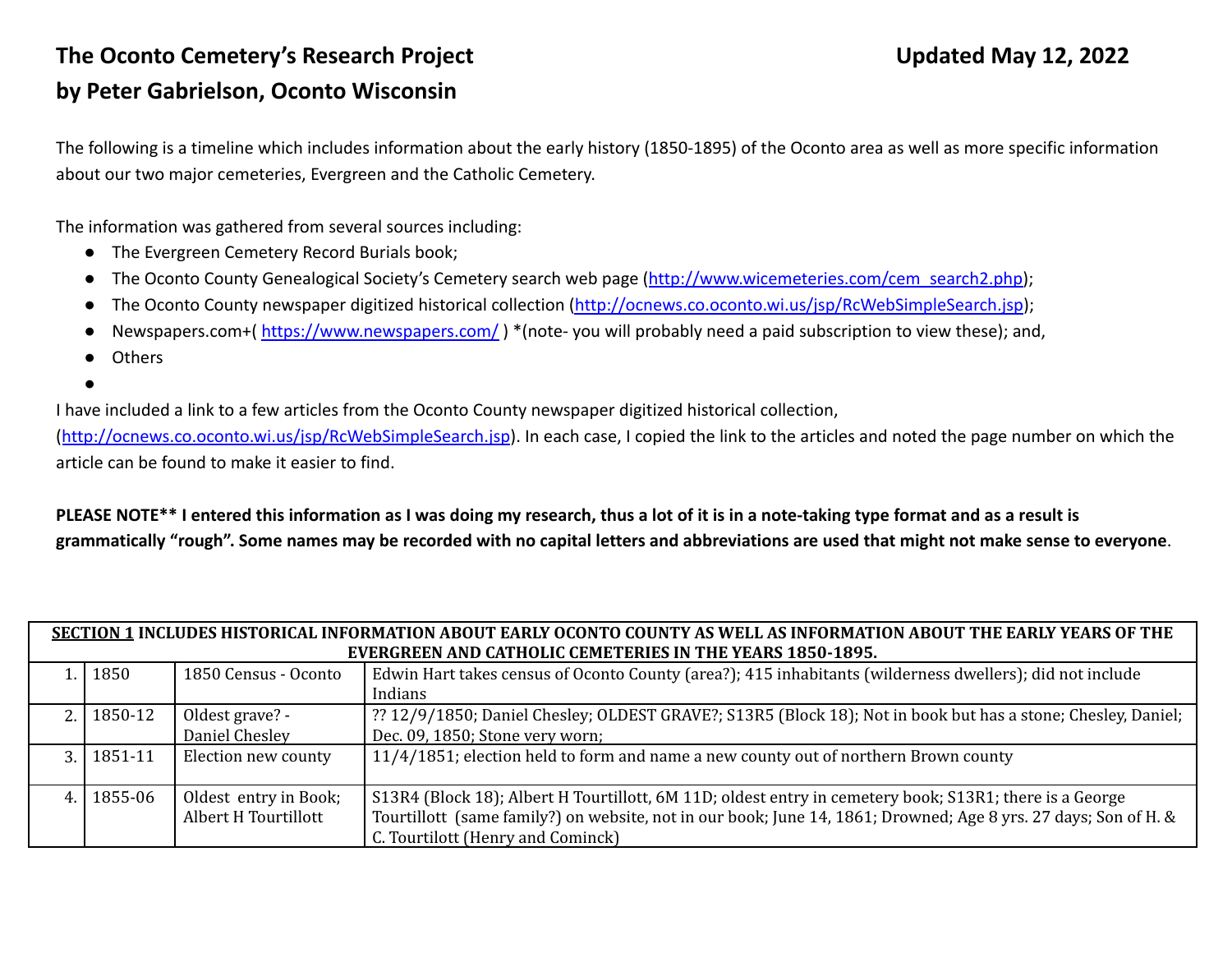| 5. | 1855-06    | 1855 Wisconsin<br>Census                               | 6-1-1855; 1855 Wisconsin Census; Town of Oconto in Oconto county 541 males, 251 females, 1 "colored"<br>female, total pop 793; town of Howard 293 total; Marinette 415 total; Oconto county total pop in 1855 - 1501;              |
|----|------------|--------------------------------------------------------|------------------------------------------------------------------------------------------------------------------------------------------------------------------------------------------------------------------------------------|
|    |            |                                                        | Henry Jones Household Oconto (US Postmaster Gen), - 3 males, 4 females, 1 "colored" female                                                                                                                                         |
| 6. | 1855-12    | First meeting of Oconto<br><b>Cemetery Association</b> | 12-15-1855; First meeting of Oconto cemetery association; 15, 1855. "The first meeting was attended by Edwin<br>Hart, Samuel Thomas, S. A.Turner, S. B. Gilkey, William Brumquest (sic), Henry Jones, U. M. Salterlee, A. R. Gale, |
|    |            |                                                        | A. Barrington, J. N. West, Benjamin Alcock and James Jackson. The first<br>Trustees were S. A. Turner, Henry Jones, Edwin Hart and William Brumquest. The next meeting of which I have                                             |
|    |            |                                                        | any record was on Dec. 28, 1859. The trustees were S. B. Gilkey, Edwin Hart, William Brumquest, S. A. Turner                                                                                                                       |
|    |            |                                                        | and S.A. Coleman. The last three were appointed a committee to draft by-laws. From that time, for nearly twenty                                                                                                                    |
|    |            |                                                        | years, I cannot find any record of any cemetery meeting. It appeared to run itself with the assistance of Benjamin                                                                                                                 |
|    |            |                                                        | Alcock as sexton." - W.B. Mitchell                                                                                                                                                                                                 |
|    |            |                                                        | http://ocnews.co.oconto.wi.us/jsp/RcWebImageViewer.jsp?doc_id=6a53abdd-c4ba-4da3-8089-2ff47aa857c0/<br>wiotdoc0/20161010/00000085 p.11                                                                                             |
| 7. | 1856       | <b>First Catholic Cemetery</b>                         | First Catholic Cemetery established on east portion of St Peter's church property                                                                                                                                                  |
|    |            | established                                            |                                                                                                                                                                                                                                    |
| 8. | 1856-10    | First burial in the                                    | 10/4/1856; Chosa, Charles, 39; 1817-Oct. 04, 1856; Sarah Juneau also on stone; First person buried at Catholic                                                                                                                     |
|    |            | original Catholic                                      | Cemetery at St Peter's; now buried in area B1 at New Catholic Cemetery                                                                                                                                                             |
|    |            | Cemetery -                                             |                                                                                                                                                                                                                                    |
| 9. | 1857       | Charles Chosa<br>First church building at              | First St Peter's church building (log structure) finished; burials began there                                                                                                                                                     |
|    |            | St Pete's                                              |                                                                                                                                                                                                                                    |
|    | 10 1858-03 | Land deeded to OCA to                                  | 1858-03-24; Reuben and Elizabeth Norton deed 5 acres to Oconto Cemetery Association (16-18 leading                                                                                                                                 |
|    |            | set up a public                                        | citizens) for purpose of establishing a public burial grounds; Trustees are ground The original trustees were                                                                                                                      |
|    |            | cemetery                                               | Edwin Hart, S. B. Gilkey, Wm. Bruunquest, Henry Jones, and S. A. Turner.                                                                                                                                                           |
|    | 11 1858-05 | <b>Oconto Cemetery</b>                                 | Cemetery established They employed R.L.Hall to make a survey of the ground, lay it out into lots, and draft a                                                                                                                      |
|    |            | established                                            | plat. After the survey a plain fence was put around it and improvements such as clearing of trees, brush etc.                                                                                                                      |
|    |            |                                                        | made. The Town of Oconto donated a small sum \$50 or \$100, (maybe \$1600- \$3200 today) towards the                                                                                                                               |
|    |            |                                                        | improvement on consideration of a burial place for town paupers being set aside. Some \$300 (maybe \$10,000                                                                                                                        |
|    |            |                                                        | today) was expended in its improvement, the amount being raised by private contributions.                                                                                                                                          |
|    | 12 1859-10 | OCA meeting                                            | 1859-10-11 OCA meet at office of E Hart; to dispose lots                                                                                                                                                                           |
|    |            |                                                        | http://ocnews.co.oconto.wi.us/jsp/RcWebImageViewer.jsp?doc_id=e7a98d0b-47e8-4e89-8db2-ddabd75063b3<br>/wiotdoc0/20160317/00000002 p3                                                                                               |
|    |            |                                                        |                                                                                                                                                                                                                                    |
|    | 13 1859-12 | Second OCA meeting                                     | 1859-12-28; second meeting of OCA? "The next meeting of which I have any record was on Dec. 28, 1859. The                                                                                                                          |
|    |            |                                                        | true tees were S. B. Gilkey, Edwin Hart, William Brumquest, S. A. Turner and S.A. Coleman. The last three were                                                                                                                     |
|    |            |                                                        | appointed a committee to draft by-laws. From that time, for nearly twenty years, I cannot find any record of any                                                                                                                   |
|    |            |                                                        | cemetery meeting. It appeared to run itself with the assistance of Benjamin Alcock as sexton". -W.B. Mitchell                                                                                                                      |
|    |            |                                                        | http://ocnews.co.oconto.wi.us/jsp/RcWebImageViewer.jsp?doc_id=6a53abdd-c4ba-4da3-8089-2ff47aa857c0/<br>wiotdoc0/20161010/00000085 p.11                                                                                             |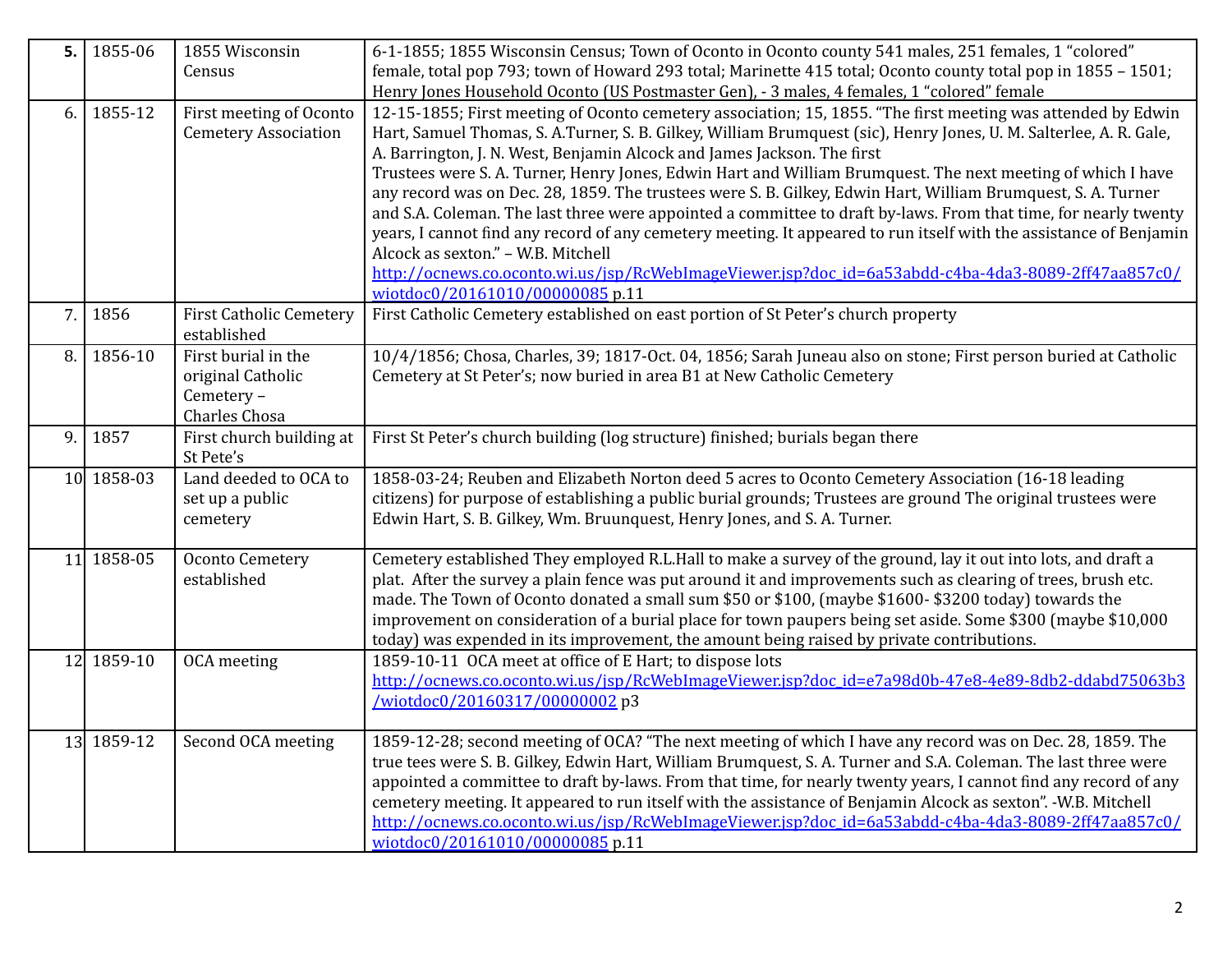| 14 1860-01 | OCA stops meeting for<br>18 yrs.; 1860-1878     | 1860-1878; *association stops meeting; *1860-1878 cemetery condition worsens; no oversight; people buried<br>wherever they wanted to; no organized records kept                                                                                                                                                                                                                                                                                                                                                                                                                                                                                                                             |
|------------|-------------------------------------------------|---------------------------------------------------------------------------------------------------------------------------------------------------------------------------------------------------------------------------------------------------------------------------------------------------------------------------------------------------------------------------------------------------------------------------------------------------------------------------------------------------------------------------------------------------------------------------------------------------------------------------------------------------------------------------------------------|
| 15 1860-07 | 1860 Census                                     | Oconto had a population of 889 Caucasians                                                                                                                                                                                                                                                                                                                                                                                                                                                                                                                                                                                                                                                   |
| 16 1868-12 | Scarlet<br>Fever/Diphtheria<br>Epidemic         | 12/18/1868-5/18/1869; 31 on this page died of scarlet fever or diphtheria; all children, ages 6 weeks to 11<br>years                                                                                                                                                                                                                                                                                                                                                                                                                                                                                                                                                                        |
| 17 1870    | <b>Catholic Cemetery</b><br><b>Splits</b>       | St Joseph Parish established;                                                                                                                                                                                                                                                                                                                                                                                                                                                                                                                                                                                                                                                               |
| 18 1870    | New Catholic Cemetery<br>land purchase          | Land purchased by Fr, Mather Schweibach west of city for a new cemetery. \$140,000;                                                                                                                                                                                                                                                                                                                                                                                                                                                                                                                                                                                                         |
| 19 1870    | Bodies moved to new<br><b>Catholic Cemetery</b> | Bodies buried at the old cemetery at St Peter's were exhumed and moved to the new cemetery; City Council<br>donated \$200,000 toward the cost                                                                                                                                                                                                                                                                                                                                                                                                                                                                                                                                               |
| 20 1871-04 | First lot in new<br>Catholic Cemetery sold      | 4/21/1871; Francis Payette purchases first lot in new Catholic Cemetery                                                                                                                                                                                                                                                                                                                                                                                                                                                                                                                                                                                                                     |
| 21 1871-10 | Peshtigo Fire                                   | "On Sunday October 8 <sup>th</sup> , 1871, a tornado of fire swept the village of Peshtigo out of existence, also Peshtigo Sugar<br>Bush in which from 600 to 800 people perished by fire" a direct quote from our Book                                                                                                                                                                                                                                                                                                                                                                                                                                                                     |
| 22 1875-07 | <b>C</b> Cemetery Property<br>sold to bishop    | 7/31/1875; July 31st 1875 New Catholic Cemetery property sold to Bishop Krautbauer for \$140. The bishop<br>then grabbing a quick claim deed to St Joe's congregation at a cost of \$1.00 on July 21st 1884                                                                                                                                                                                                                                                                                                                                                                                                                                                                                 |
| 23 1877    | <b>Cemetery History</b>                         | *1877; Mr. L Gardner, private citizen raises funds to builds fence and digs drainage ditch; Gardner was Superintendent<br>of Shipping in the Oconto Co, moved to Milwaukee (5/1878) then Chicago then Oshkosh (1881) then to Nashville<br>(1888); was a very popular person in Oconto apparently                                                                                                                                                                                                                                                                                                                                                                                            |
| 24 1879-06 | <b>Cemetery History</b>                         | Surviving members of original association call for new election to be held on 6-9-1879; Wm Brunquest, Benj<br>Alcock, Edwin hart, James Jackson; Cemetery association is resuscitated                                                                                                                                                                                                                                                                                                                                                                                                                                                                                                       |
| 25 1881-09 | <b>Cemetery History</b>                         | 9-17-1881; Public notice that a new survey is complete, plats are recorded, and ready for sale with funds to be<br>used for upgrading Cemetery.                                                                                                                                                                                                                                                                                                                                                                                                                                                                                                                                             |
| 26 1885-09 | <b>Catholic Cemetery</b><br>association formed  | September 20th 1885; Bishop Krautbauer instructed that a Catholic Cemetery Association be formed; Some<br>original rules of the Association were: only practical Catholics could be buried in consecrated ground; a<br>separate area of unconsecrated ground was set aside for the burial of protestant members' of Catholic family's;<br>unbaptized children; and Catholics who publicly neglected their religious duties and who received the last<br>sacraments only at the hour of death. All suicides except in the case of insanity, infidels, or public sinners who<br>died without signs of repentance were not to be buried in the cemetery. Most of those rules are now modified. |
| 27 1888-08 | <b>Cemetery History</b>                         | 8-4-1888; minutes of meeting, internment book purchase, purchase of more land to west, lot owners that are in<br>arrears must pay up or remains will be removed, other stuff also                                                                                                                                                                                                                                                                                                                                                                                                                                                                                                           |